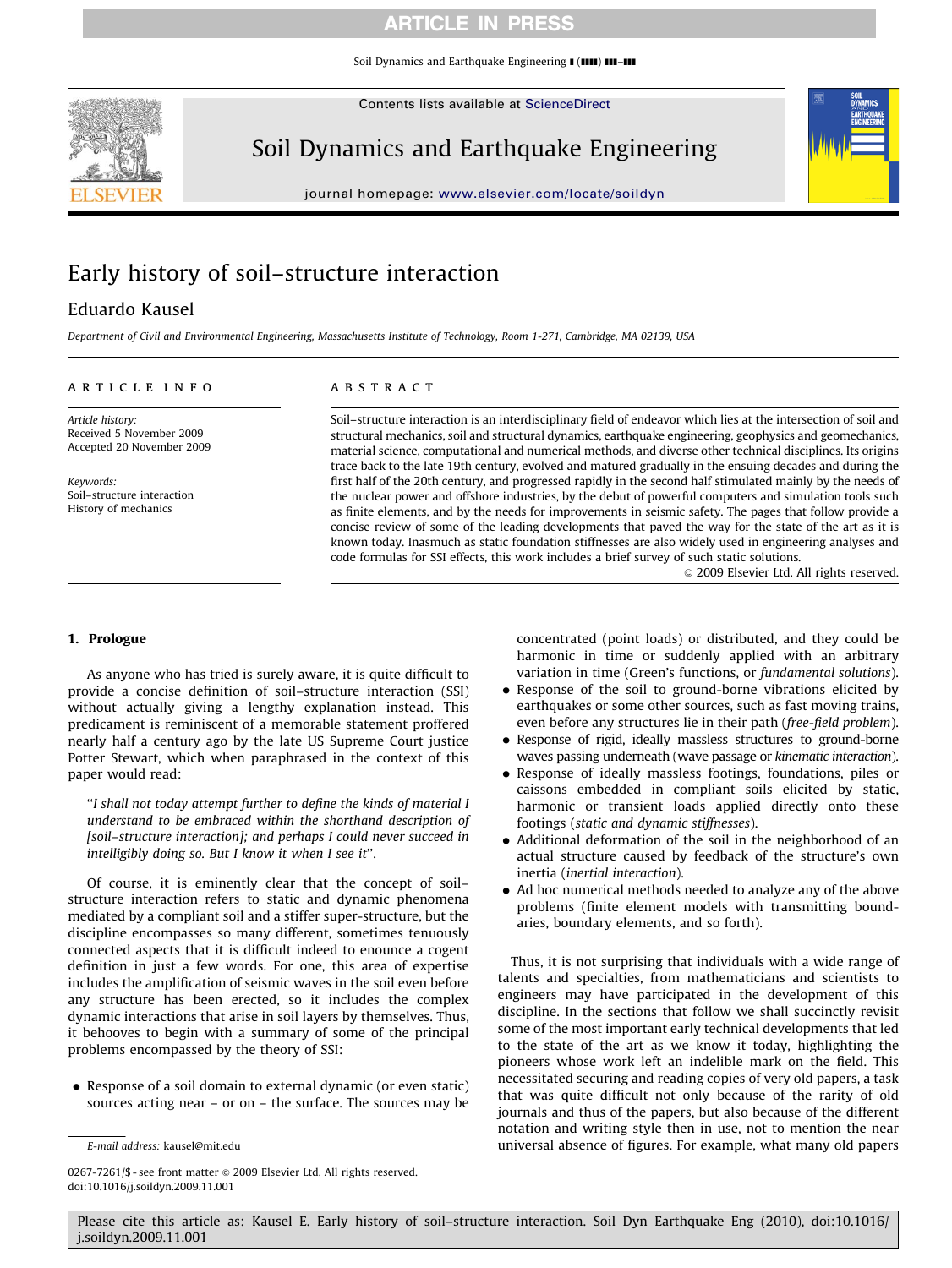refer to as Poisson's ratio is actually its reciprocal,  $m=1/\nu$ . Still, the writer did read all of the references, and marveled at what was already accomplished more than a century ago and during the early part of the twentieth century, even if most of it was restricted to linearly elastic systems.

#### 2. Fundamental solutions

A fundamental solution is an analytical expression for the response anywhere in a solid elicited by a static or dynamic point source at some arbitrary location. Such expressions can be thought of as influence functions and can be used as tools to construct other, more complex solutions. In the course of the 19th and early part of the 20th century a number of scientists – mostly mathematicians, but also engineering scientists – provided the theoretical framework together with fundamental solutions, or Green's functions, that not only made the posterior development of SSI feasible, but which to this day lie at the heart of the now widely used Boundary Element Method (BEM).

The very first scientists to have addressed the problem of loads on or within an infinite (or semi-infinite) elastic body were the eminent French mathematicians Gabriel Lamé and Benoît Paul Émile Clapeyron, who in the early part of the 19th century addressed the half-space problem with mathematical tools and methods so abstruse and convoluted that they failed to obtain any useful and practical results. Thus, the very first fundamental solution had to await the middle of the 19th century until 1848, when Sir William Thomson – better known as Lord Kelvin – gave expressions for the displacements elicited by concentrated static forces acting at some arbitrary point in an elastic, infinite solid ([Thomson, 1848\)](#page-9-0). Very shortly thereafter in 1849, this was followed by the solution of the much more difficult problem of time varying point forces in an infinite medium provided by Sir George Gabriel Stokes, Lucasian Professor of Mathematics at Cambridge [\(Stokes,](#page-9-0) [1849\)](#page-9-0). The Stokes solution, of which time-harmonic forces and static forces are special cases, constitutes today a cornerstone in the Boundary Element Method and exerts a most profound influence not only on the field of SSI, but also in geophysics, acoustics and other branches of science. A salient characteristic of the Stokes state is that it is one of the few fundamental solutions which are known in closed-form throughout space in both the time and frequency domains. A modern rendition of the Stokes solution in two and three dimensions is found in the well-known paper by British mathematicians [\(Eason, Fulton and Sneddon, 1956](#page-8-0)).

In the last quarter of the nineteenth century, another French mathematician, Joseph Valentin Boussinesq published in 1878 a series of short papers in Comptes Rendus that sketched a solution method for static, vertical point loads applied onto the surface of an elastic half-space, and also gave a closed-form solution for a rigid disk with smooth contact on the surface of a half-space bearing vertical loads, about which more will be said later on ([Boussinesq, 1878a, 1878b, 1878c](#page-8-0)). However, it was not until his extensive treatise on the subject saw the light in 1885 that the full details of his method, based on potentials, were revealed. In the interim, the Italian mathematician Valentino Cerruti, Professor of Rational Mechanics and Rector of the University of Rome, published in 1882 a related, massive paper in the journal of the Italian Royal Academy (Reale Accademia dei Lincei), to which many modern papers make reference to [\(Cerruti, 1882](#page-8-0)).

Cerruti's paper is rather general in its approach and makes extensive use of integral theorems in elastostatics known as Betti's principle – similar to those that underlie the modern BEM – and obtains the response in the interior of an arbitrary solid elicited by tractions or displacements prescribed on parts of the external boundaries. Although Cerruti does not use the modern

language of continuum mechanics, his paper is concerned with what can clearly be recognized today as a boundary value problem involving an elastic body surrounded in part by a Dirichlet boundary where displacements are prescribed, and in part by a Neumann boundary where tractions are prescribed. Thereafter, he goes on to apply his method to a body of infinite extent limited by a flat surface (i.e. a half-space); yet nowhere does he provide the final equations for the displacement field due to a tangential load famously attributed to him, but leaves this task to the reader—at least in this work. However, his equations do indeed contain the tools necessary to obtain such a solution, and not just for tangential point loads on the surface but for any load distribution, horizontal or vertical. As an example of application of his approach, he does distill from his equations the case of vertical loads and obtains results that are in agreement with Boussinesq's.

Curiously, in the introduction to his memoir Cerruti made a brief allusion to Boussinesq's earlier papers, but seemingly was not very impressed by these, for he commented that they ''appear deficient to me in several respects''. Still, he did not elaborate further on what those deficiencies might actually have been.

A significant leap forward came in the form of the fundamental solution for a homogeneous half-space subjected to a dynamic load on its surface, which is contained in the celebrated 1904 paper of Sir Horace Lamb, Professor of Mathematics at the University of Adelaide in South Australia [\(Lamb, 1904\)](#page-9-0). Here, Lamb resorts to a precursor of what constitutes the modern integral transform method to obtain the response to either impulsive (2-D) or suddenly applied (3-D) vertical loads on the surface of an elastic half-space. [Note: the 2-D space has no step-load solution]. However, Lamb lacked in his time the complete set of mathematical tools – not to mention computers – necessary to fully evaluate all of his integrals. Thus, Lamb assessed in some detail only the response in the far field at remote distances from the source. Still, to this day and in his honor, the problem of a dynamic source applied at the surface of an elastic half-space is referred to as Lamb's problem.

The next major milestone in fundamental solutions came with the publication in 1936 of Raymond David Mindlin's famous set of closed-form equations for the displacement field elicited by static, vertical and horizontal point loads buried at an arbitrary depth below the surface of an elastic half-space ([Mindlin, 1936](#page-9-0)). Legend has it that the brevity of his dissertation at Columbia University in New York raised doubts as to its quality, which were dissipated as soon as departmental headquarters got word that he had managed to solve a very difficult problem that had stumped others before him. Mindlin's publication appeared in the same year that he earned his PhD there, but it was not until 1940 that he was finally appointed Assistant Professor at Columbia. Unbeknownst to him, the Austrian engineer Ernst [Melan \(1932\)](#page-9-0) had already published four years earlier a solution for the twodimensional counterpart of buried line loads, a work about which he was alerted to by S. Timoshenko. Mindlin then added in his 1936 paper a comparison with Melan's formulas and confirmed their agreement with his own solution.

About four decades after Lamb, [Cagniard \(1939\)](#page-8-0) finally managed to evaluate the requisite double integral transforms in Lamb's problem by means of a very ingenious yet arcane contour integration that few understood. Two decades later in turn, [de](#page-8-0) [Hoop \(1960\)](#page-8-0) succeeded in finding a substantial simplification to Cagniard's procedure in what is now referred to as the Cagniard– de Hoop method. This analytical strategy was also used by [Pekeris](#page-9-0) [\(1955\)](#page-9-0) and [Chao \(1960\)](#page-8-0) to obtain closed-form solutions – i.e. not requiring numerical integrations – for impulsive vertical and horizontal point loads in a half-space, but only when Poisson's ratio is  $v=0.25$ . Thereafter, [Mooney \(1974\)](#page-9-0) generalized Pekeris' results for vertical point loads acting on half-spaces with arbitrary Poisson's ratio, but only gave results for the horizontal component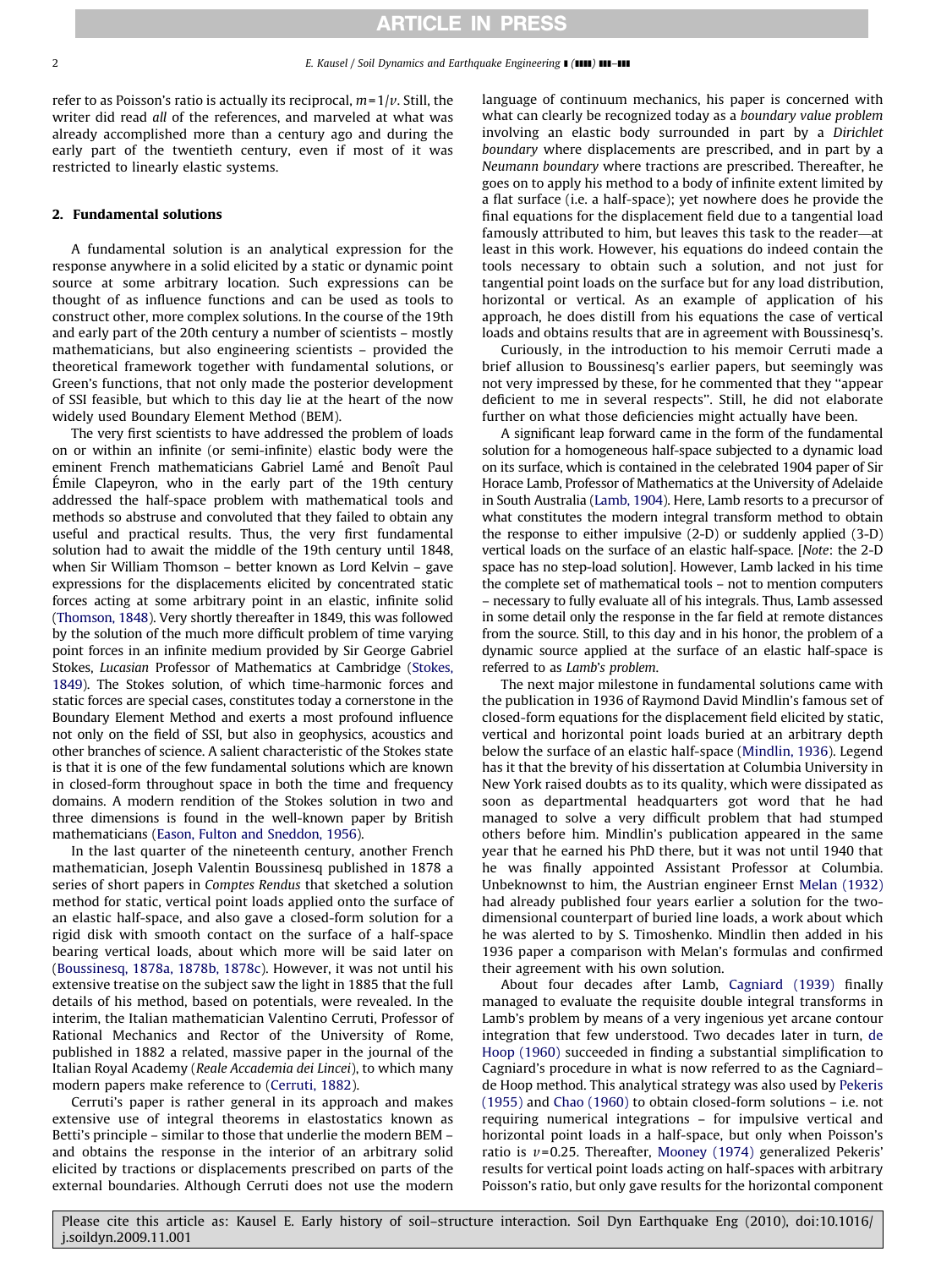of displacement up to Poisson's ratio  $\nu$ =0.2631, which is the value at which the false roots of the equation for the speed of Rayleigh waves turn complex. In all of these solutions, displacements are known in closed form only on the surface and on the axis of symmetry below the load, and not at interior points. Concerning impulsive line loads in two dimensions, fully closed-form solutions to Lamb's problem exist as of this writing only for sources on the surface and displacements anywhere in the body, or for buried line loads and displacements on the surface. By contrast, displacements anywhere in the half-space due to dynamic loads contained there can only be obtained by purely numerical means, and the same is true when the loads are harmonic, even when the line loads are applied on the surface, the SH line load case excepting.

The seminal work of Lamb together with its refinements in the ensuing decades in the early and mid- twentieth century provided the exact formulas for the transient response of elastic half-spaces elicited by suddenly applied line and point sources on its surface. It is thus remarkable that comparable closed-form solutions for a single transform, say from the frequency–wavenumber domain to the frequency–space domain, or alternatively, to the wavenumber–time domain, remain lacking. Perhaps the reason lies partly in the difficulty involved in obtaining exact results for a single transform – it is rather curious that the double transform should be easier – but also because the availability of the space–time solution removed much of the motivation to find solutions to such partial transforms. Nonetheless, there is no lack of practical solutions based on numerical approaches. A particularly powerful one is the Thin-Layer Method for the Green's functions of layered media [\(Kausel, 1981;](#page-9-0) [Kausel and Peek, 1982\)](#page-9-0), which now lies at the heart of widely used codes such as PUNCH and SASSI, among many others.

Once these pioneering fundamental solutions became widely known, many other such solutions for distributed loads of various shapes and characteristics followed, including transversely isotropic media, but a review of these is well beyond the scope of this paper. Still, many of the static solutions can be found in the wellknown reference book by [Poulos and Davis \(1974\)](#page-9-0), while the dynamic counterpart – including Stokes', Lamb's and Chao's problems – can be found in [Kausel \(2006\)](#page-9-0).

#### 3. Static SSI

It would appear at first glance that once the solutions for point loads applied onto the elastic half-space were known, distributed loads would readily follow by recourse to convolutions over the loaded surface, but the resulting integrals were rarely tractable when the observation point was taken anywhere within the halfspace. Still, [Boussinesq \(1885\)](#page-8-0) himself considered not only the problem of vertical point loads, but also managed to find solutions for vertical loads uniformly distributed over a finite circular area, although he did so only for the displacements on the surface, on the axis of symmetry, and the average displacement under the load. The latter is a decent approximation to the compliance of a rigid, circular disk. In addition, he also solved the problem of a rigid, circular plate subjected to centered vertical loads, and found both the vertical stiffness  $K_z$  as well as the stress distribution  $\sigma_z$ underneath the plate under the assumption that the contact was smooth, i.e. the plate–soil interface was lubricated, not welded. In modern notation, Boussinesq found:

$$
K_z = \frac{Rz}{1 - v}
$$

$$
\sigma_z|_{z=0} = \frac{P_z}{2\pi a \sqrt{a^2 - r^2}}
$$

 $AC<sub>a</sub>$ 

where  $P_z$  is the total vertical load, G is the shear modulus,  $\nu$  is the Poisson's ratio,  $a$  is the radius of the plate, and  $r$ ,  $z$  are the radial and vertical coordinates.

Perhaps one of the earliest contributions to foundation engineering may be found in a remarkable paper by Fr. Engesser, who in 1893 wrote Zur Theorie des Baugrundes (About the Theory of Soils) in which he discusses the stability and carrying capacity of foundations ([Engesser, 1893](#page-8-0)). Still, quantum leaps in the field had to await the arrival of Austrian engineer Karl Terzaghi, now regarded as the father of soil mechanics. During the 1930s, the Institute of Soil Mechanics at the Technical University of Vienna (Technische Hochschule Wien) – founded in 1928 and first directed by Karl Terzaghi – was abuzz with other notable personalities in the then new field, including Arthur Casagrande, Leo Casagrande, Leo Rendulic, Hubert Borowicka, O.K. Fröhlich and Wilhelm Steinbrenner, among others. After Terzaghi, the direction of the institute passed on to Fröhlich, and a dozen years after World War II in 1957, to Borowicka. Thus, it is not surprising to find that a good number of the early, leading advances in soil mechanics and SSI may have emanated from the Austro-German academic circles of which the Vienna institute was preeminent. Among the papers from that world are those by [F. Schleicher \(1926\),](#page-9-0) [K. Marguerre](#page-9-0) [\(1931, 1933\)](#page-9-0), [E. Melan \(1932\)](#page-9-0), [W. Steinbrenner \(1934\),](#page-9-0) [E. Reissner](#page-9-0) [\(1936, 1937\),](#page-9-0) [H. Borowicka, \(1939, 1943a, 1943b\)](#page-8-0), [K. Girkmann](#page-8-0) [\(1940\),](#page-8-0) [G. Schubert \(1942\),](#page-9-0) and [K. Hruban \(1943\)](#page-9-0), just to name a few.

Ferdinand Alois Schleicher, Privatdozent at the Technical University Karlsruhe in Germany and later on a civil engineer in the industry, echoed in his own 1926 paper the title of Engesser's, to which he makes reference and pays brief tribute. In this work, Schleicher revisits the Boussinesq problem of vertical loads distributed over the surface of an elastic half-space, and confirms Boussinesq's results for both a disk load and for a rigid disk, referring to these as the plate of zero and infinite bending stiffness, respectively. He then uses these to infer the value of the modulus of sub-grade reaction (Bodenziffer), which is useful in the formulation of foundation mechanics problems via distributed Winkler springs, and comments that this coefficient is not a material constant of the soil, but is inversely proportional to the linear dimensions of the supported loads. More significantly, Schleicher then turns his attention to vertical loads uniformly distributed over a rectangular area, and provides what may well turn out to be the first closed-form formulas for such loads. Indeed, he provides explicit expressions for the vertical displacements anywhere on the surface of the half-space, either within or without the loaded area, and observes that the smallest deflection is observed at the four corners and equals one half of the deflection at the center, no matter what aspect ratio the load may have, and whatever Poisson's ratio. In addition, he computes the average deflection under the load, goes on to specialize these for strip loads and square loads, and compares the latter with the disk load.

Less than a decade after Schleicher, Wilhelm [Steinbrenner](#page-9-0) [\(1934\)](#page-9-0) published a remarkable five-page paper in the short-lived journal Die Strasse, in which he considers once more the problem of rectangular loads. In this document he makes the brilliant observation that the vertical stresses anywhere in the soil can readily be inferred from the stresses underneath the symmetry center of the loaded area, and from there to the corners (or viceversa), a simple calculation which can be obtained by integration of the Boussinesq solution for point loads. Stresses elsewhere then follow by simple superposition of appropriately sized rectangular loads, including negative loads in the case of observation points beyond the edges of the actual load. Without giving any technical details or derivations, he goes on to give his now famous formulas, which are very widely used at present in engineering practice.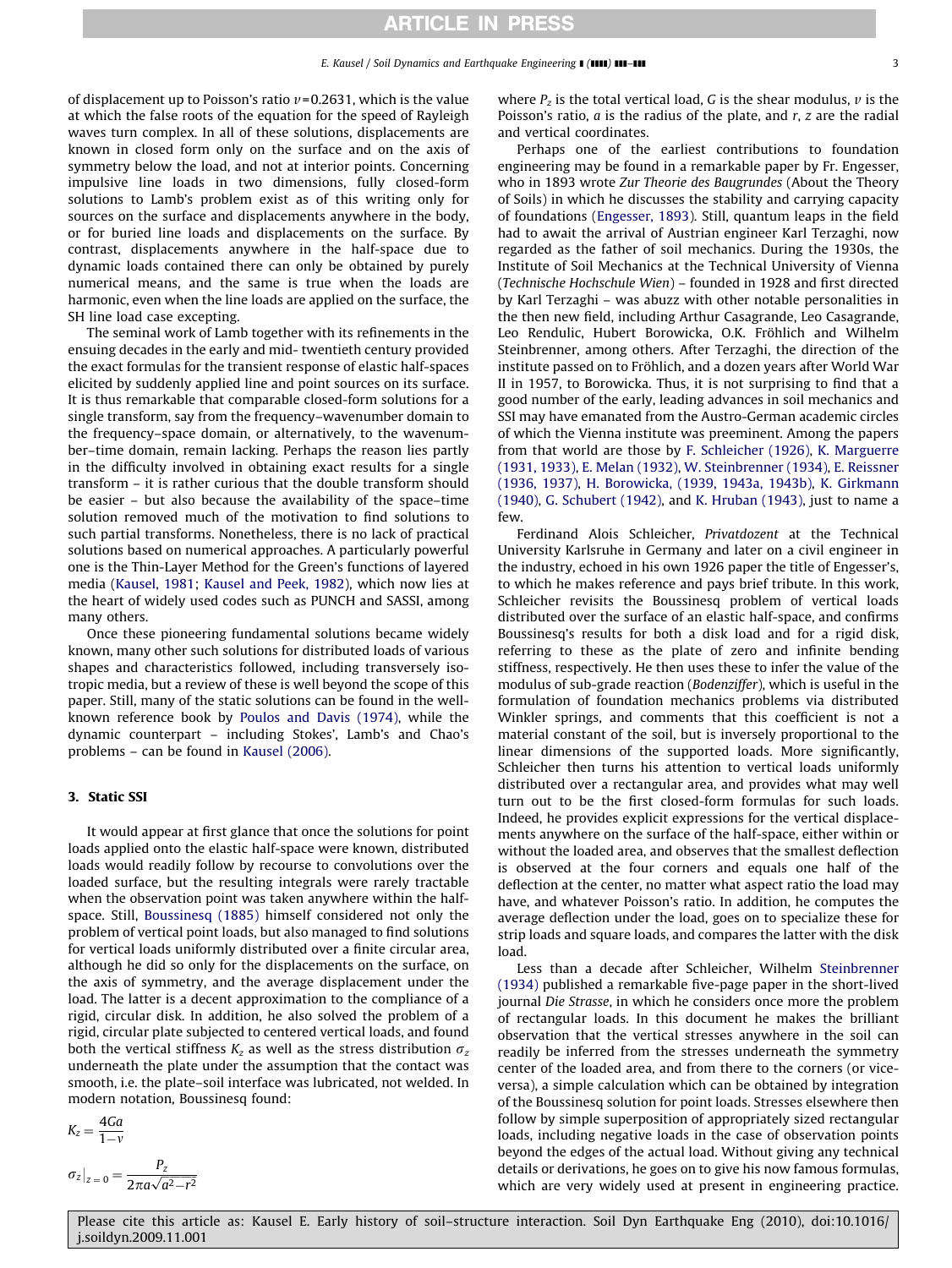However, given the obscurity of the journal he chose as venue, had these formulas not been reproduced by Terzaghi in a later edition of his Erdbaumechanik, chances are that they might have been overlooked or forgotten, perhaps only to be rediscovered by others in subsequent years. Still, while Steinbrenner's influential paper has been quoted very widely and he received due credit for his insightful contribution, it is highly likely that very few people have actually read it. Thus, it may well belong to the special class of ''most widely unread papers''.

A decade later and during the dark and fateful years of WW-II, Steinbrenner's colleague [H. Borowicka \(1943a\)](#page-8-0) published a historical paper where he considered strip footings and circular disks subjected to eccentric vertical loads. He obtained the stress distribution  $\sigma$ <sub>z</sub> under both of these types of footings and went on to extract his now widely used rocking stiffnesses  $K_r$ . In a nutshell and in modern notation:

Disk:

$$
K_r = \frac{8Ga^3}{3(1-v)}
$$
  
\n
$$
\sigma_z|_{z=0} = \frac{3r\cos\theta}{2\pi a^3 \sqrt{a^2 - r^2}} M_r
$$
  
\n
$$
K_r = \frac{\pi Ga^2}{2(1-v)}
$$

$$
\sigma_z\big|_{z=0} = \frac{2x}{\pi a^2 \sqrt{a^2 - x^2}} M_r
$$

where  $M_r$  is the rocking moment;  $\theta$  the azimuth; r the radial distance to some point within the plate;  $x$  the abscissa;  $a$  the radius or half-width; G the shear modulus; and  $\nu$  the Poisson's ratio.

In retrospect, it seems peculiar that the first researchers of static SSI should have neglected the plate subjected to the potentially simpler state of torsion, but perhaps this may be because vertical gravity loads were primordial in foundation design while torsional stiffnesses had lesser utility. Thus, it was not until 1944 that Reissner and Sagoci, then both at Massachusetts Institute of Technology, considered the torsional stiffness  $K_t$ of a circular plate welded to an elastic half-space [\(Reissner and](#page-9-0) [Sagoci, 1944\)](#page-9-0). They obtained the following results:

$$
K_t = \frac{16Ga^3}{3}
$$

$$
\tau_{r\theta} = \frac{3}{4\pi} \frac{r}{a^3 \sqrt{a^2 - r^2}} M_t
$$

with  $M_t$  is the torsional moment; and  $\tau_{r\theta}$  the shear stress at plate– soil interface; and the other symbols are as before.

Finally, it was not until the middle of the 20th century that the set of four stiffnesses of a rigid disk was completed, when [Mindlin](#page-9-0) [\(1949\)](#page-9-0) presented results for a plate subjected to tangential loads, in the horizontal displacement mode now referred to as swaying. Using an unorthodox and most ingenious approach based on the Hertz theory of two bodies in contact, he derived the lateral stiffness  $K_h$  of a rigid, circular membrane which is infinitely stiff in its own plane and infinitely flexible in the transverse direction, so no vertical contact stresses are elicited. He found that

$$
K_h = \frac{8Ga}{2 - v}
$$

$$
\tau_{xz} = \frac{P_x}{2\pi a\sqrt{a^2 - r^2}}
$$

with  $\tau_{xz}$  being the contact stress, which is parallel to the applied tangential load  $P_x$ .

Comparing the contact stresses in the basic loading cases described, it can be seen that the stress magnification factor described, it can be seen that the stress magnification factor<br> $\sqrt{a^2-r^2} \equiv \sqrt{a^2-x^2-y^2}$  is present in all four cases, all exhibit an integrable singularity at the edge of the disk, and none of the contact stresses depend on Poisson's ratio. A large number of authors have discussed the physical significance of these characteristics, so their observations need not be revisited herein.

#### 4. Historical oversight

It would appear that with Mindlin's contribution one could close the subject of static SSI, but there remains one iniquitous historical oversight that must first be dealt with, to set the record straight. An intense review of the modern geotechnical literature and books on theoretical soil mechanics yielded only scant hints that the problem of uniformly distributed, static loads in the shape of disks and rectangles could by now have been completely solved. In other words, it was not at all clear to the writer that displacements and stresses for circular and rectangular loads could be found anywhere in the soil mass by sole recourse to formulas, and not via tables and charts obtained numerically or by means of nomographs such as Newmark's. The standard references listed formulas only for the surface and/or the axis of symmetry, and in most cases, only for a subset of the stresses, usually the vertical component. Attempts by the writer to find the missing components via integral transform methods foundered upon reaching Laplace transforms not listed anywhere in standard tables, which Matlab and Mathematica were not able to solve either. As it turns out, the details of these two load cases were considered in full in a pair of extraordinary papers of enormous theoretical and historical significance, but which for unfathomable reasons the technical community hardly noticed and thus allowed largely to pass into oblivion. These two forgotten gems are [Terazawa \(1916\)](#page-9-0) and [Love \(1929\).](#page-9-0)

Kwan-ichi Terazawa, a distinguished professor and scientist in Japan in the early years of the 20th century chose as venue for his 1916 paper the Journal of the College of Science of the Imperial University of Tokyo, a serial publication that may have had only limited circulation outside of Japan. Apparently, the material presented in this paper – in impeccable English, one may add – may have been the subject of a doctoral dissertation of his at Cambridge University in the UK, for a footnote on page 62 indicates that it was written there. Thus, it is not surprising that this massive paper may have been known to some circles in the UK and that copies circulated there. In fact, Love in his 1929 paper does indeed make reference to Terazawa, and this is how it came to our attention. With the kind help of Prof. Emeritus Michio Iguchi of the Science University of Tokyo, we were then able to secure a copy, for it was not available in any of the major libraries in the US.

Unlike Boussinesq's strategy based on potentials, Terazawa got his inspiration from Lamb and formulated the problem of the loaded half-space in terms of integral transforms. By managing to find solutions to all of the difficult integrals we alluded to earlier he bested some of the sharpest minds who were to follow him in the decades ahead. Not only did he provide a complete solution to the problem of uniform vertical disk loads, including displacements and stresses at arbitrary interior points, but considered other load distributions, such as a bell load, and observed that the depression (or dishing) left on the surface has an infinite volume even if the work performed by the load is finite. Even more remarkably, he applied onto the surface the load distribution elicited by the vertically loaded, rigid plate, and found the displacements and stresses everywhere. The paper is heavy in mathematics, and employs symbols such as those for the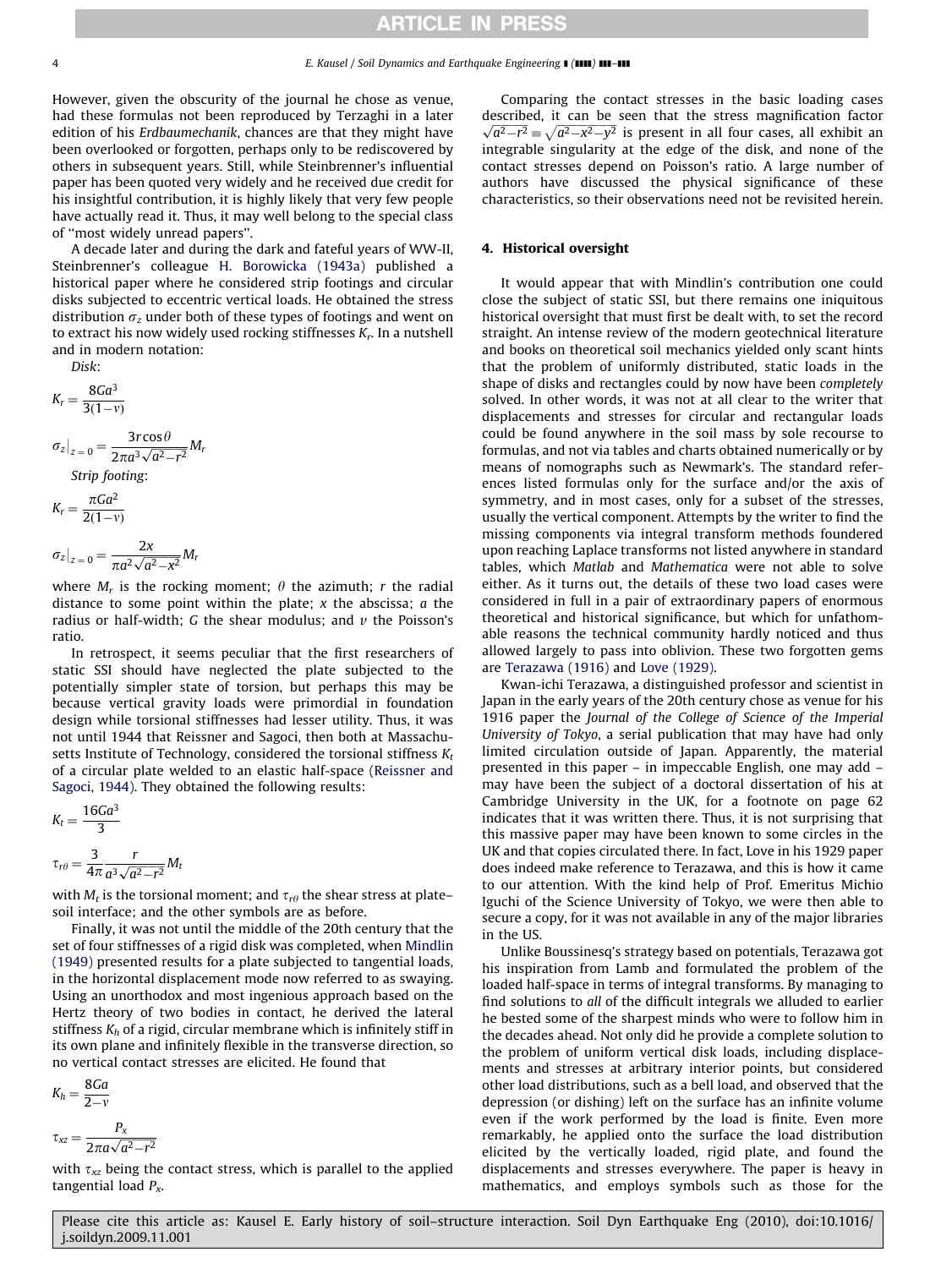complete elliptic integrals that differ from the current norm, all of which makes reading more difficult. Still, while this paper may turn off the casual reader, it is a must-read for the cognoscenti.

Then there is also the notable 1929 memoir by Love already mentioned. Augustus Edward Hough Love, the Sedleian Professor of Natural Philosophy at the University of Oxford and Fellow of Queen's College, was the most eminent mathematician of the early 20th century to work on the theory of elasticity. His 1929 paper alluded to earlier appears in the bibliography list of [R.E.](#page-8-0) [Gibson's \(1974\)](#page-8-0) Rankine Lecture, but Gibson makes only a brief and non-specific reference to Love's groundbreaking paper. That after Gibson this extraordinary and massive memoir were to have been largely ignored or remain obscure within the technical community is difficult to comprehend ([Gibson, 1967\)](#page-8-0). Perhaps the reason may be that the nascent geotechnical world at the time of Love's publication may have been enamored of the engineering solutions emanating from the academic circles spearheaded by Terzaghi, and did not care much for abstract mathematical papers from elasticians elsewhere. Whatever the reasons, the fact is that Love considered in great detail the problem of both disk loads and rectangular loads, and provided complete solutions to both. Thus, Love not only beat Steinbrenner by half a decade, but gave far more detail on the solutions in the interior of the half-space. A simplified, concise rendition of Love's solution for displacements anywhere due to a rectangular load applied at the surface can be found in [Becker and Bevis \(2004\).](#page-8-0) May we suggest that Geotechnical Engineering owes Love an apology?

A word in closing. When loads other than vertical are considered, especially tangential disk loads, one arrives at additional, difficult-to-solve integrals. While they may not be found in any tables of integrals, and Mathematica also fails to solve these, it turns out that a subset of such integrals was provided half a century ago by [Eason, Noble and Sneddon \(1955\).](#page-8-0) Starting from their solutions, Hanson and Puja, in a remarkable 1997 paper in the Quarterly of Applied Mathematics, were able to extend the set of Eason et al. and found all of the requisite integration formulas ([Hanson and Puja, 1997\)](#page-8-0). Thus, some 130 years after Boussinesq and Cerruti, the set of analytical tools needed to provide a closed-form solution to distributed static loads, horizontal or vertical, applied onto the surface of an elastic half-space is at long last complete.

#### 5. Dynamic SSI

Properly speaking, the theory of dynamic SSI began in 1936 with a publication by Erich (Eric) Reissner in which he explores the behavior of circular disks on elastic half-spaces subjected to time-harmonic vertical loads. Eric Reissner – born 1913 in Aachen, Germany, and the eldest son of yet another prominent engineering scientist, Prof. Dr. Ing. Hans Reissner – received his doctorate in 1935 from the Technische Hochschule Berlin-Charlottenburg, which today corresponds to the Technical University Berlin, or TUB. A few years later in 1938, he earned a second doctorate in mathematics from the Massachusetts Institute of Technology and in 1939 joined the faculty there, where he remained in service until 1970. Thereafter, he moved on to the University of California in San Diego in the capacity of Professor of Applied Mechanics until his passing away in 1996. Besides his pioneering work on SSI, Reissner was also very well known for his contribution to the theory of the Reissner Plate and to the Hellinger–Reissner Variational Principle, just to name another two of his most conspicuous achievements.

At the time of his dissertation, Reissner was by no means alone in the pursuit of solutions to dynamically loaded foundations. For example, Karl Marguerre penned a couple of remarkable papers in 1931 and 1933 which dealt with harmonically loaded soils and plates, including layered media. Still, while Marguerre gained some interesting engineering insights on the dynamic behavior of such systems, he became ultimately overwhelmed by the sheer complexities of wave propagation and his developments petered out, so it can safely be affirmed that his papers are now mostly of historical and not of practical significance.

In [Reissner's \(1936\)](#page-9-0) paper, which emanated from his dissertation in Berlin, he assumes the plate to have frictionless contact with the soil. However, he did not actually manage to solve a true mixed boundary value problem, but assumed instead a uniform stress distribution underneath the plate together with the rather coarse assumption that the displacement at the center of the load equals the displacement of the plate. Barely a year later in another path-breaking paper, [Reissner \(1937\)](#page-9-0) addressed the problem of an elastic half-space excited at the surface by concentrated and distributed torsional sources. He considered point moments, ring moments and distributed torsional disk sources, and assessed the torsional response of massive cylinders under the assumption of contact shearing stresses that increased linearly with distance to the axis. In addition, he also considered the case of a soil stratum of finite depth, a soil layer underlain by an elastic half-space, and even discussed briefly the generalization to soils whose properties change continuously with depth. Despite the simplifications concerning the distribution of contact stresses in either paper, and considering the notable insights he gained without the advantage of computers, especially with regard to radiation damping and to the equivalent mass–spring–damper analog system, it can be affirmed that Reissner is indeed the grandfather of dynamic SSI.

Just a few years later and in yet another towering achievement, Reissner and Sagoci together with a companion paper by Sagoci in the same 1944 issue of the Journal of Applied Physics provided not only the very first rigorous solution ever to a mixed boundary value problem involving a dynamically loaded plate but, together with exact formulas for rigid spheres to which we refer in the ensuing, constitutes one of the very few problems for which closed-form solutions are known ([Sagoci, 1944\)](#page-9-0). Using oblate spheroidal coordinates, they managed to find exact expressions for rigid circular plates loaded in torsion at arbitrarily high frequencies, although they achieved this at the expense of a formulation in terms of admittedly obscure spheroidal wave functions. This choice resulted in formulas that ''lacked a simple form'', to borrow from the criticisms used in some more modern papers on soil–structure interaction, in which their authors go on to detract somewhat the practical value of the Sagoci solution while endorsing their own one based on integral transforms, or on purely numerical methods. They do this in part because accurate subroutines for spheroidal wave functions are not readily available or easy to come by, and also because the use of oblate and prolate spheroidal coordinates is only applicable to torsional problems, not to mention that the writers did not wish to educate themselves in the use of such functions. We may add that by means of a straightforward stretching of the vertical coordinates, the Reissner–Sagoci solution can readily be generalized to transversely isotropic media ([Kausel, 2008\)](#page-9-0).

Some four decades after Reissner and Sagoci, [Apsel and Luco](#page-8-0) [\(1976\)](#page-8-0) took up once more the use of spheroidal coordinates to provide an exact solution to the torsional response of both prolate and oblate ellipsoidal foundations embedded in an elastic halfspace, subjected to a harmonic torque about the vertical axis, and to SH waves propagating along arbitrary directions. Except for the limiting case of a hemispherical foundation, for which exact results can be written, they ultimately used numerical approximations to evaluate the response. Based on their descriptions, it would seem that Apsel & Luco may have been unaware that the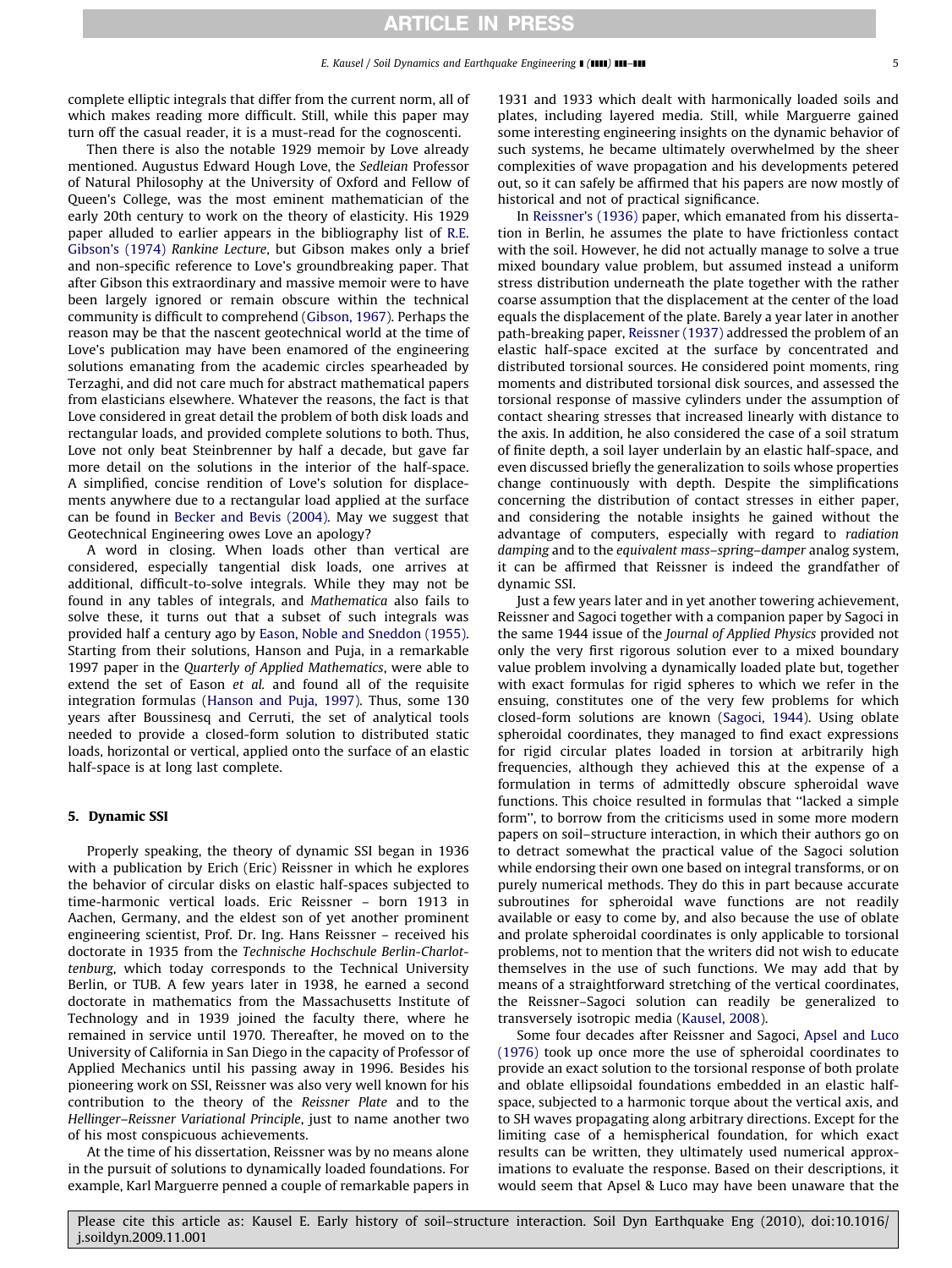special problem of a rigid sphere in a full-space subjected to torsion – which differs trivially from the hemisphere – had already been solved earlier by [Chadwick and Trowbridge \(1967a\)](#page-8-0) in both the frequency and time domains. An additional exact solution by these same writers [\(Chadwick and Trowbridge,](#page-8-0) [1967b\)](#page-8-0) also exists for a sphere subjected to lateral (or vertical) loads, again both in the frequency and time domain. However, because of the presence of the free surface which serves as a guide for surface waves, the solution for the sphere in a full-space undergoing translation is no longer equivalent to a hemisphere in a half-space, although it probably exhibits similar characteristics. This could be ascertained by comparing the solution for the sphere with the solution for a hemisphere provided by [Luco and](#page-9-0) [Wong \(1986\)](#page-9-0), and of the four cases evaluated by them the torsional case should provide a perfect match. Now, the expressions for a rigid, massless sphere of radius a contained in a fullspace with S- and P-wave velocities  $C_S$ ,  $C_P$ , mass density  $\rho$ , Poisson's ratio  $\nu$  and subjected to either a dynamic torque  $M_z(\omega)$ or a force  $P(\omega)$  are so simple that they can be reproduced herein without much ado (the time-domain solution is for a unit impulse). Let  $\Omega$  be the dimensionless frequency,  $\tau$  the dimensionless time, and  $\beta$  the ratio of S-wave to P-wave velocity, defined by

$$
\Omega = \frac{\omega a}{C_S}
$$

$$
\tau = \frac{C_S t}{a} \ge 0
$$

$$
\beta = \frac{C_S}{C_P} = \sqrt{\frac{1 - 2v}{2 - 2v}}
$$

The rotation and translation of the sphere are then Torsion:

$$
\vartheta_z(\omega) = \frac{3}{8\pi G a^3} \frac{1 + i\Omega}{3 + 3i\Omega - \Omega^2} M_z
$$

$$
\vartheta_z(t) = \frac{3}{8\pi \rho C_S a^4} \exp\left(-\frac{3}{2}\tau\right) \left[\cos\frac{\sqrt{3}}{2}\tau - \frac{\sqrt{3}}{3}\sin\frac{\sqrt{3}}{2}\tau\right]
$$

Translation:

$$
u_z(\Omega) = \frac{1}{Ga} \frac{3}{4\pi} \left[ \frac{2 + \beta^2 - \beta^2 \Omega^2 + i\Omega(2 + \beta)\beta}{9 - \Omega^2 (1 + 9\beta + 2\beta^2) + i\Omega[9(1 + \beta) - \Omega^2 (1 + 2\beta)\beta]} \right] P
$$

$$
u_z(t) = \frac{1}{\alpha^2 \rho C_S} \frac{3}{4\pi} \left[ \frac{1}{\beta(1+2\beta)} \sum_{j=1,3\neq k,l} \frac{2+\beta^2-\beta^2 \Omega_j^2 + i\Omega_j(2+\beta)\beta}{(\Omega_j - \Omega_k)(\Omega_j - \Omega_l)} \exp(i\Omega_j \tau) \right]
$$

in which  $Q_i$ ,  $j = 1, 2, 3$  are the three roots of the cubic equation  $i\beta(1+2\beta)\Omega^3 + (1+9\beta+2\beta^2)\Omega^2 - 9i(1+\beta)\Omega - 9 = 0$ 

For Poisson's ratios less than 0.498,  $\Omega_2 = -\text{conj}(\Omega_1)$  (i.e. the negative conjugate) while the third root is purely imaginary. Above that threshold all three roots are purely imaginary, of which the first root grows as  $a^{-1}$  without bound as the incompressible solid is approached. The response in the time domain for the translational case is qualitatively similar to the impulse response function of a 2-DOF system with supercritical damping. A rigid sphere with arbitrary mass, and displacements anywhere beyond the sphere may also be described explicitly in both the frequency and time domains. In addition, it is a simple matter to find complete solutions to the scattering problems associated with waves impinging onto the sphere.

The most important reason for summarizing the formulas for a sphere in a full space is that together with the Reissner– Sagoci+Apsel–Luco+Chadwick–Throwbidge solutions, these are exact formulas, and thus constitute valuable instruments in the arsenal of canonical problems, ready to serve as yardsticks against which the results obtained with approximate numerical methods can – and should – be judged.

The postwar decades of the 1950s and 1960s saw a rapid expansion of activities in the area of SSI, which led to the publication of a fairly large number of papers dealing with dynamically loaded circular plates resting on half-spaces as well as on strata of finite depth. Some of the most noteworthy among these are the papers by [Quinlan \(1953\),](#page-9-0) [Sung \(1953\),](#page-9-0) [Bycroft](#page-8-0) [\(1956\)](#page-8-0), [Warburton \(1957\),](#page-10-0) [Thomson and Kobori \(1963\)](#page-9-0), [Awojobi](#page-8-0) [and Grootenhuis \(1965\),](#page-8-0) and [Gladwell \(1968\).](#page-8-0) This was also the time when [Barkan's \(1962\)](#page-8-0) seminal – but by now outdated – book on dynamics of foundations reached publication, of which the English translation from the Russian made its debut in 1962. Another excellent book of this era is due to [Richart, Hall and](#page-9-0) [Woods \(1970\)](#page-9-0), which continues to be a valuable resource to this day. All of the previously cited papers are based on some kind of approximation, either in the way that the contact stresses are distributed, or in how the integral equations are solved and evaluated. A common characteristic is that they only provide results over a limited range of frequencies, and all but Thomson– Kobori address solely the problem of circular disks. Three of these papers merit further comments.

[Bycroft's \(1956\)](#page-8-0) formidable paper – in which he spares nothing in heavy mathematical artillery – considers all four modes of vibration and assumes that the stress distribution in the dynamic case can be approximated by the static distribution and determines the plate's compliances by taking a weighted average of the displacements over the loaded area, which is in general an excellent approximation. However, he restricts his analyses to a fairly low-frequency range. In addition, he appears to have been unaware of Mindlin's results for he arrives at a somewhat different static stiffness in swaying, namely

$$
K_h = \frac{32(1 - v)}{7 - 8v}
$$
 Ga instead of  $K_h = \frac{8}{2 - v}$  Ga

which is larger by a factor  $8/7$  when  $\nu=0$ , yet identical to Mindlin's when  $\nu$ =0.5. This modest difference in horizontal static stiffness may well have resulted from Bycroft's rather inconsistent, simultaneous assumptions of zero rotation of the plate together with zero vertical contact stress, a problem of which he was certainly aware, for he mentioned that much in a brief comment. Some two decades later, [Bycroft \(1977\)](#page-8-0) picked up the subject once more and provided asymptotic approximations for the compliances in all four modes when the frequencies are high.

Then there is the paper by [Thomson and Kobori \(1963\)](#page-9-0). Of all works cited above, it is the only one of that era to address the problem of rectangular foundations subjected to vertical loads (but note that [Awojobi and Grootenhuis \(1965\),](#page-8-0) also considered 2-D strip footings). Like other papers of this period, they again limited their results to low frequencies, assumed the plate to be smooth, the vertical stresses to be uniform, and rather disappointingly, that the compliance of the plate was the same as the displacement at the center of the rectangle. Thus, these compliances are almost certainly too large.

#### 6. Interaction effects within and near the structure

Up to this point in time, the narration has focused solely on the foundation, but it is the interaction of seismic waves with the structure and its effects on the soil nearby which ultimately matter. As it turns out, the problem of dynamic ground–structure interaction had already been considered as early as 1935 in Japan by [Katsutada Sezawa and Kiyoshi Kanai \(1935a, 1935b, 1935c\)](#page-9-0) who published a truly remarkable, pioneering paper on the subject. In their work, they modeled an idealized structure as a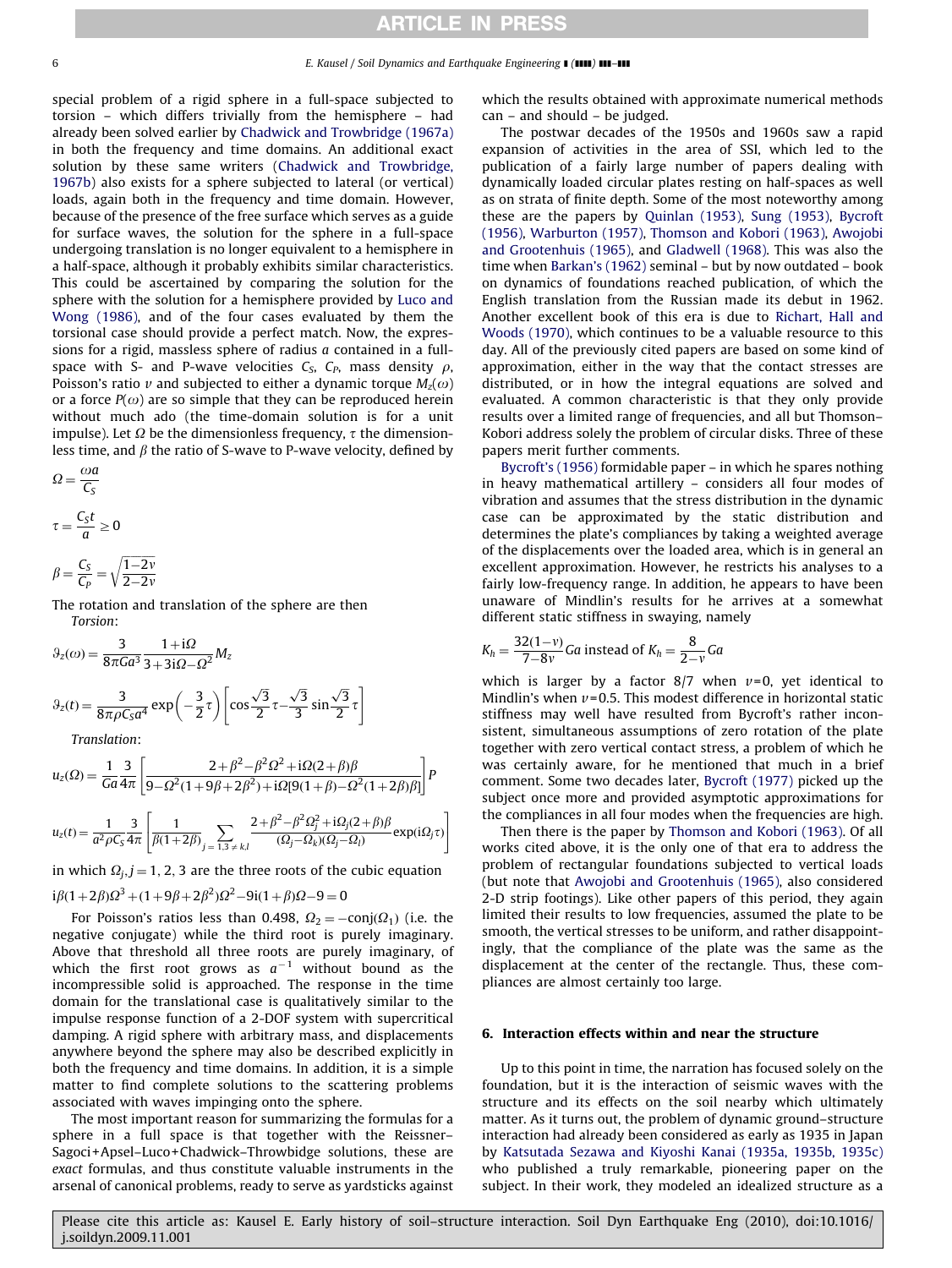thin cylindrical rod terminated at the base by a hemispherical tip which is embedded in a homogeneous half-space. The latter is subjected to plane, vertically propagating P waves which, upon hitting the hemispherical foundation, are partly scattered in all directions and partly transmitted into the rod, which in turn feeds back into the soil and contributes to the scattered field. They had, of course, to make simplifying assumptions in their model, such as the wavelengths of incident waves in the soil being much longer than the width of the structure, and they also ignored diffraction effects on the scattered field elicited by the adjacent free surface. Using analogous methods, they also considered shear beams and bending beams supported by a half-space subjected to vertically propagating S waves. They ultimately concluded that the severity of the motion in the structure was limited by the loss of energy in the form of waves that feedback into the soil, even for an undamped super-structure, so that resonance effects remain limited, and thus, that SSI is beneficial. Contemplating in this day and age those very early results, one can only marvel and wonder how, despite the significant complications entailed by their equations, the researchers managed to evaluate and present plots of amplification functions at a time when computers did not exist.

Half a decade later in 1940, Caltech professor Romeo Raoul Martel offers one of the earliest commentaries in the US on the possible interaction between structures and soils [\(Martel, 1940\)](#page-9-0). Although mostly anecdotal in character, his observations cite the results of studies on the 1933 Long Beach earthquake together with observed effects on the Hollywood Storage Building as well as Japanese researches of the 1930s, and opined that damage to buildings on soft soils, deep alluvia, or high elevations can be expected to be more widespread than in buildings resting on firm or level ground. In addition, citing the relative seismic quiescence observed in tunnels, he also speculated on the possible reduction of motion intensity with depth. However, Martel lacked the wherewithal to confirm his predictions, for strong motion instruments were rare in his time, seismic records were few in number and he had little reliable empirical (or theoretical) evidence on which to base his predictions.

The topic was taken up again in 1954 by R.G. Merrit together with earthquake engineering legend, Caltech's Prof. George Housner, who began by observing that horizontal records obtained in basements are similar to records of motions on parking lots nearby, which is evidence that the lateral compliance of the foundation has little or no effect on motions ([Merrit and](#page-9-0) [Housner, 1954\)](#page-9-0). However, they surmised that rocking could be important and that its telltale signature might conceivably show up in the field records. To demonstrate this effect, they proceeded to idealize the super-structure as a rigid block mounted on a rotational spring whose stiffness was based on the moment of inertia of the foundation about the rocking axis together with the bearing capacity of the soil, and assessed this admittedly simple system with an ad hoc analog computer made up of electrical circuits, a tool whose very application would be unthinkable in today's digital world. With this rather crude model, they arrived at the result that any beneficial effects of rocking in reducing base shear would depend strongly on both the earthquake characteristics and the height of the building, yet ultimately they attained inconclusive results, bringing their paper to a close with the observation that "the base shear ... will [not be affected] by any degree of foundation compliance that can be expected in standard practice.'' A few years later, [Housner \(1957\)](#page-8-0) once more revisits the subject and on the basis of actual strong motion records demonstrates that the Hollywood Storage Building had measurable effects on motions nearby. This elongated building – which [Hradilek and Luco \(1970\)](#page-8-0) report being mounted on concrete piles – has a short dimension in the North–South direction, and a long

dimension in the East West direction. By comparing the motions in the basement in both directions with the corresponding motions recorded outside in the parking lot, Housner observed that waves in the ground that propagated along the long direction suffered significant filtering, yet waves moving in the short direction did not. Thus, he was the first researcher to demonstrate rather conclusively that the phenomenon now referred to as wave passage or kinematic interaction, is real and results in decreased effective motions in the vicinity of a relatively rigid structure of sizable proportions. This occurs because the stiff structure cannot accommodate the deformations in the ground elicited by waves shorter in wavelength than the dimensions of the foundation, and thus filters them out.

A decade later, the celebrated engineer and University of Illinois' Prof. Nathan M. [Newmark \(1969\)](#page-9-0) considered the torsional response of otherwise symmetric structures elicited by waves which pass underneath the foundation, a phenomenon that he referred to as the Tau Effect. By this he meant the time delay in excitation to parts of the foundation caused by waves that impinge first on one side of the building and then on the other, i.e.  $\tau = L/C_s$ , where L is the width of the foundation and  $C_s$  is the speed of horizontally propagating shear waves. This phenomenon too is a manifestation of kinematic interaction, and it results in effective seismic motions to the structure that would not exist if the waves propagated vertically and the structure was not embedded. Thereafter, the topic was taken up again many other researchers, including a well-known study by Robert [Scanlan \(1976\)](#page-9-0). A beautifully simple engineering approximation to this phenomenon, which merely requires knowledge of the free-field problem evaluated at the soil–structure interface together with the stiffness functions for the embedded foundation, was given by [Iguchi \(1982\)](#page-9-0).

During the mid-1960s, Parmelee made initial assessments of SSI effects by means of a very simple structural model with three degrees of freedom, namely the translation and rotation of the base together with the lateral motion of the super-structure ([Parmelee, 1967, 1968](#page-9-0)). The system was mounted on lateral and rocking springs based on Bycroft's stiffness functions. In the first of his two papers, only static stiffnesses without any damping were used, and only harmonic response functions were obtained, while in the second, he considered the frequency-dependence of the foundation impedances over the limited frequency range for which they were available, and employed synthetic earthquakes with no more than ten terms. Lacking an FFT at the time of this work (the Cooley–Tuckey FFT algorithm only saw the light in 1965), and struggling with numerical limitations, this study attained only limited success in evaluating SSI effects.

Shortly thereafter, Sarrazín (1970) and Sarrazín et al. (1972) adopted once again Parmelee's model but accounted also for the height of the center of mass of the foundation above the line of action of the soil springs. More importantly, they used both frequency-dependent impedances and also evaluated the impedances at the coupled soil–structure frequencies so as to be able to work with frequency-independent ''springs and dashpots''. They presented extensive sets of graphics with the relative values of rocking, swaying and structural frequencies, and most importantly, the effective damping at the frequency of the coupled mode of vibration as a function of the aspect ratio, i.e. of the building height. They found that rocking damping can be very low – just a few percent – but that swaying damping is typically very high, anywhere from 30% to more than 100% of critical value. Thus, they confirm Housner's contention that in most practical cases swaying is not important. In their study, they also apply random vibration theory to assess the maximum response of the structure to white-noise input. By and large, this well-organized investigation concludes that SSI is beneficial in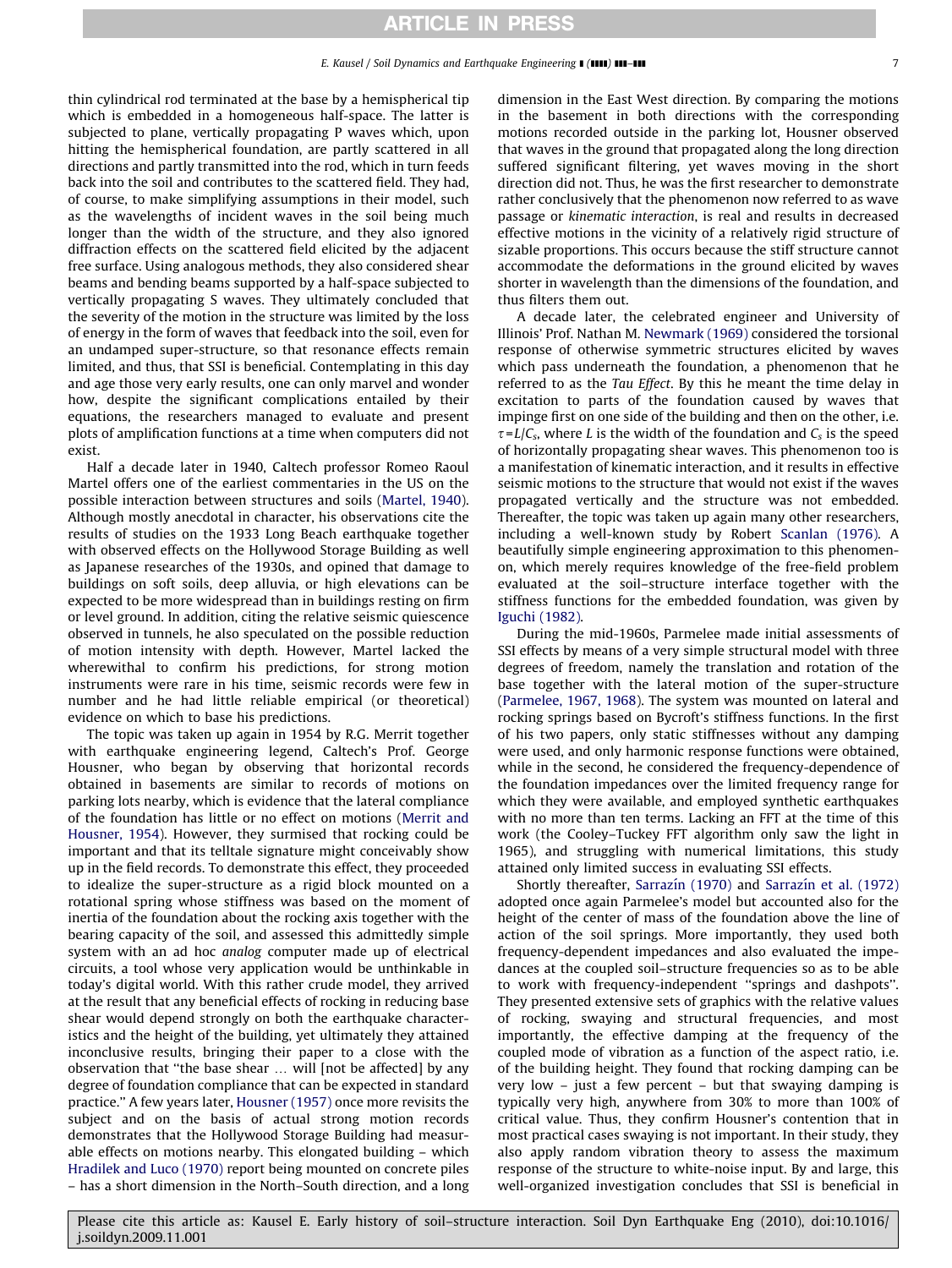that response amplitudes are decreased in comparison with the response for a fixed based condition. They also point out that hysteretic damping in the soil is very important, especially when the coupled soil–structure frequency is low, i.e. when radiation damping in rocking is low. The results of this compelling study with simple models are most valuable when considered in the context of simplified, code-type design procedures.

Finally, in 1975 and 1977, the eminent Rice University Prof. Anestis Veletsos shows that interacting systems can accurately be modeled via simple systems with modified periods and appropriate levels of damping, which allows applications to design with standard response spectra ([Veletsos and Meek, 1974;](#page-9-0) [Veletsos and](#page-9-0) [Nair, 1975;](#page-9-0) [Veletsos, 1977](#page-10-0)). As Housner and Sarrazin before him, he observes that the translation of the base is similar to that of the free field, and that rocking is important. Veletsos also concludes that hysteretic damping is essential, that SSI increases damping and reduces deformations in the structure, and that for tall structures the effective damping in SSI may sometimes be less than for fixed-base structures.

#### 7. Contemporary era

The beginning of the modern era in SSI can be said to have begun some four decades ago with the publication of the profoundly influential papers by [Veletsos and Wei \(1971\)](#page-9-0) and [Luco and Westmann \(1971, 1972\)](#page-9-0), which provided complete rigorous solutions to the problem of circular plates underlain by elastic half-spaces excited dynamically over a broad range of frequencies, and for a wide set of Poisson's ratios. After these pioneering works made their debut, the rate of progress in the discipline of SSI took a rapid acceleration and diversification, driven mainly by the needs of the nuclear power and offshore industries. In addition to Juan Enrique Luco and Anestis ("Andy") Veletsos, some of the other principal figures working on dynamic SSI at that time included Harry B. Seed, John Lysmer, Anil Chopra, Izzat M. Idriss, Paul C. Jennings, Jacobo Bielak, Paul Christiano, Hung L. (''Dave'') Wong, Mihailo D. Trifunac, Robert V. Whitman, José M. Roësset, John T. Christian, Milos Novak, W.D. Liam Finn, Hiroshi Tajimi, Takuji Kobori and Ryoichiro Minai, just to name a few heavyweights.

The decades of the mid-1960s to mid-1970s were also marked by the triumphal entry of powerful digital computers together with versatile numerical methods – especially finite elements – both of which helped to radically change the research paradigm and shift its emphasis away from purely analytical methods. Thus, instead of continuing to solve highly idealized mathematical problems involving, say, rigid circular disks welded onto perfectly homogeneous half-spaces, it became possible to address irregularly shaped, flexible foundations embedded in inhomogeneous or layered media, and even account for rather complex effects such as the inelasticity of the soil. This was also the time when sophisticated computer programs such as SHAKE, LUSH, SASSI, and CLASSI entered the scene and – at least in the nuclear power industry – acquired mythical status as the supreme instruments by means of which one could solve nearly any practical SSI problem. As a result, some of the programs began being used in the industry by persons who lacked proper knowledge of the underlying assumptions, i.e. as black boxes, a situation that was clearly undesirable. Then again, as the numerical predictions began to outrun the observable, they stimulated intensive research on experimental methods and laboratory verification, all of which helped to provide a reality-check on the complex numerical models then in vogue.

Peculiarly, although the Finite Element and Boundary Element Methods saw the light at about the same time, the latter took much longer to find widespread use. One of the pioneers in the use of Boundary Elements for foundation mechanics problems was Domínguez (1978a, 1978b), who first obtained the impedances of rectangular foundations embedded in an elastic halfspace.

It was also during this time that the writer was fortunate enough to have worked on the subject of SSI and have published a lengthy seminal paper which received wide attention by bringing into focus some key aspects of SSI and clarifying the source of inconsistencies observed in analyses by alternative methods (Kausel and Roësset, 1974). Indeed, many of the SSI models employed up through the early 1970s were relatively ''simple'' in the sense that they were restricted to systems in which the foundation rested directly onto the surface of a homogeneous half-space, and the seismic motion in the free field was invariant in horizontal planes, e.g. the motions resulted from waves propagating vertically in a laterally homogeneous soil. For such models, the intuitively obvious strategy of prescribing the freefield motion directly underneath the soil ''springs'' supporting the structure in a formulation in the frequency domain was both sufficient and rigorous. However, when discrete methods of analyses, such as finite elements, started being applied to SSI problems, and especially when embedded structures began to be considered, substantial discrepancies were observed between the results of the numerical analyses and the classical analytical method, which demanded an explanation as to why the differences. This motivated the development by us of the socalled three-step solution, which provided the means to accomplish fully consistent comparisons between the results obtained by purely numerical models with finite elements and those by the lumped parameter method based on foundation impedances or ''springs'' together with seismic motions prescribed underneath these springs. In a nutshell, the three steps in this method are:

- $\bullet$  Kinematic interaction, which considers the response of the foundation embedded in the actual soil and subjected to the seismic environment defined in the free field at the soil– structure interface before the soil has been excavated.
- $\bullet$  Foundation stiffnesses, which provide the frequency-dependent impedances for the foundation embedded in the actual soil medium.
- $\bullet$  Inertial interaction, where the structure is supported on the impedances determined in step 2, and is subjected at the base to the motions found in step 1.

Thus, the comparisons of the results obtained with both the direct approach (i.e. finite elements) and with the lumped parameter method were inconsistent – the apples and oranges problem – and disagreed with each other because the wrong stiffnesses and the wrong support motions were used. Details are by now well known and need not be elaborated further herein. For the record, however, we wish to add that the monikers ''kinematic interaction'' and ''inertial interaction'' were originally coined by Prof. Robert V. Whitman at MIT in the months following our paper. To the best of our knowledge, these concepts first appeared in print in our lecture notes in a well-attended course on SSI in Santa Margherita, Italy ([Kausel, 1976\)](#page-9-0) and then again in [Seed,](#page-9-0) [Whitman & Lysmer \(1977\)](#page-9-0) and in [Kausel, Whitman et al. \(1978\).](#page-9-0)

From this point on, the discipline broadened enormously and gave rise to myriad papers, to the point that we could not do justice herein with even a cursory review. Examples are:

• The free-field problem, especially the amplification of vertically propagating waves by means of practical algorithms which account for inelastic effects, e.g. [Schnabel et al. \(1972\)](#page-9-0).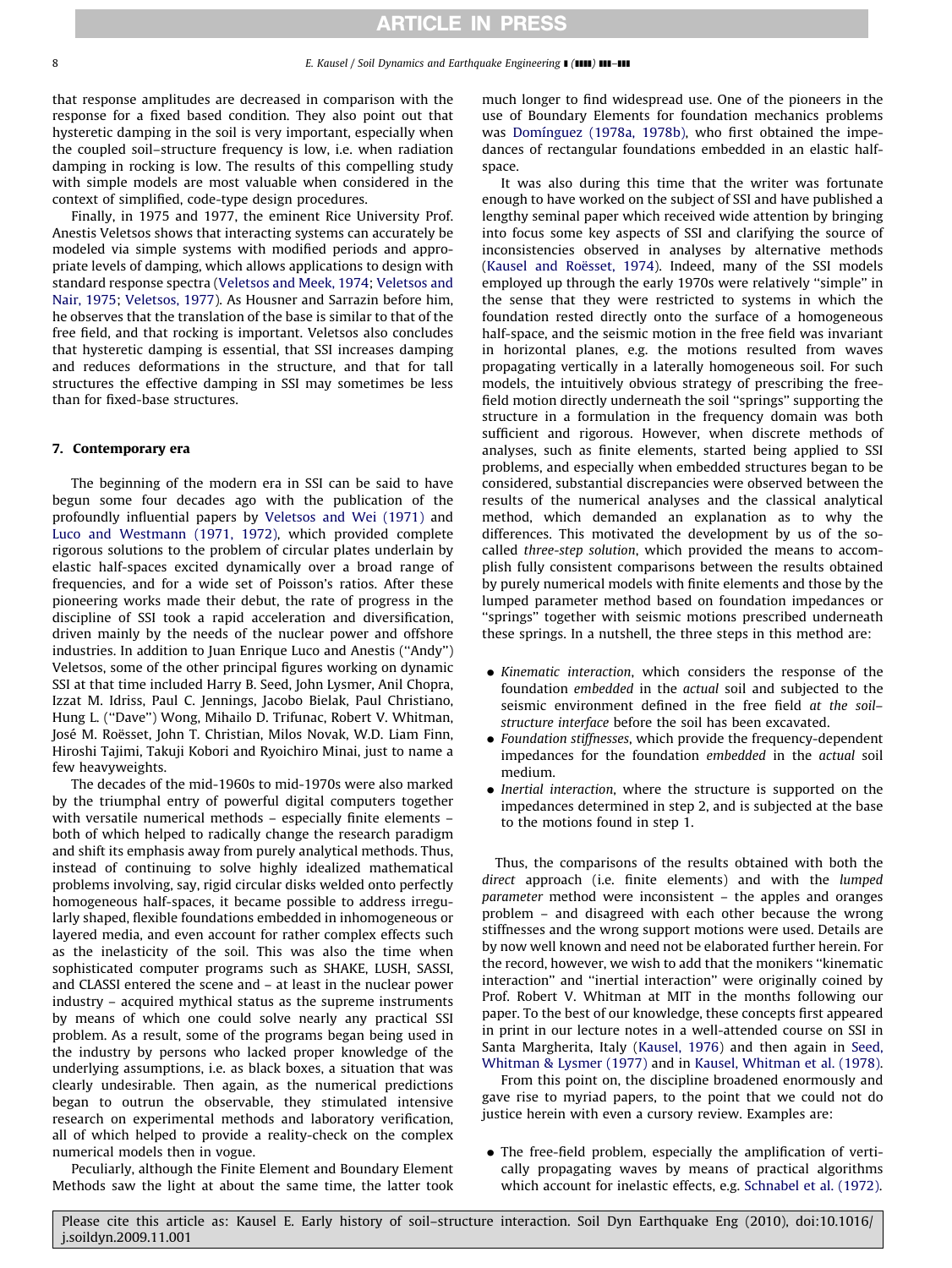## ARTICLE IN PRESS

#### E. Kausel / Soil Dynamics and Earthquake Engineering **[40011] [1111] 111-111** 9

- <span id="page-8-0"></span> $\bullet$  Complex material behavior, e.g. [Seed and Idriss \(1969\).](#page-9-0)
- $\bullet$  Consideration of non-horizontally layered soils, undulating or dipping layers, subjected to miscellaneous kinds of seismic waves.
- Soils whose properties change continuously with depth, e.g. [Vrettos \(1991, 1999\)](#page-10-0).
- Diffraction of waves by topographic features, such as basins, canyons and depressions, wedges, cliffs or hills, and their effect on structures, e.g. [Wong et al. \(1976\)](#page-10-0), Sánchez-Sesma et al. [\(2000\).](#page-9-0)
- Scattering of waves by foundations embedded in various soil configurations, e.g. [Trifunac \(1971, 1973\)](#page-9-0), [Lee \(1988\).](#page-9-0)
- Footings of miscellaneous shapes and with various degrees of embedment, subjected to either forces or arbitrary seismic environments, e.g. [Wong and Luco \(1978\)](#page-10-0).
- $\bullet$  Footings on layered soils, e.g. [Luco \(1974\),](#page-9-0) [Kausel \(1974\)](#page-9-0) and Gazetas and Roësset (1976).
- $\bullet$ Effect of foundation flexibility, e.g. [Savidis and Richter \(1979\).](#page-9-0)
- $\bullet$  Single piles, pile groups, caissons, and all of these in various kinds of soils, e.g. [Kaynia and Kausel \(1982\).](#page-9-0)
- Multiple footings, i.e. structure–soil–structure interaction, e.g. [Wong and Luco \(1986\)](#page-10-0) and [Lin et al. \(1987\)](#page-9-0).
- Structural response and effects, e.g. Roësset et al. (1973) and Bielak (1976).
- Non-linear effects, such as partial lift-off and inelastic soils.
- Poro-elastic effects.
- Transverse isotropy, anisotropy, e.g. [Kirkner \(1982\)](#page-9-0).
- Numerical methods, e.g. [Lysmer and Richart \(1966\),](#page-9-0) [Karabalis](#page-9-0) [and Beskos \(1984\)](#page-9-0), Apsel and Luco (1987) and Alarcón and Cano (1989).
- Large-scale experimentation on SSI effects.

Still, in the next decade or two, a subset of the best contributions by contemporary researchers in SSI will eventually be duly recognized for their lasting value, at which time they too will be the subject of historical surveys yet to be written. In all likelihood, however, such future reviews will have to focus much more narrowly on specific sub-disciplines, given the significant breadth that the subject of SSI has now attained.

#### 8. Epilogue

The writer together with his innumerable colleagues around the world – many of them personally known to him – have been privileged to have contributed to the development of a fascinating technical discipline. We are also grateful for the opportunities that the engineering science community at large as well as the funding agencies afforded us and made our work possible. Nonetheless, a cause of some concern is the recent proliferation of papers which seemingly rediscover known facts and methods and mistake these for new knowledge. It is not recognition that any in the older generation seeks—as the late pop artist Andy Warhol would have put it, they all had their 15 min of fame—but for the state-of-the-art to make true progress, it behooves for the current and future generations of young researchers and scientist to be aware of what has already been accomplished. It is only by profiting from the predecessors' already accumulated experience, knowledge and wisdom that true progress may accrue in decades to come. Or as the Latin metaphor has it, nanos gigantum humeris insidentes.

#### References

Alarcón, E., and Cano, J.J. (1989). Boundary element approach to the dynamic stiffness functions of circular foundations. International Journal for Numerical and Analytical Methods in Geomechanics, 13, 645–664.

- Apsel, R.J., and Luco, J.E. (1976). Torsional response of rigid embedded foundations. Journal of the Engineering Mechanics Division, ASCE, 102 (6), 957–970.
- Apsel, R.J., and Luco, J.E. (1987). Impedance functions for foundations embedded in a layered medium: An integral equation approach. Earthquake Engineering and Structural Dynamics, 15, 213–231.
- Awojobi, A.O., and Grootenhuis, P. (1965). Vibration of rigid bodies on semiinfinite elastic media. Proceedings of the Royal Society of London, Series A, 287, 27–63.
- Barkan, D.D. (1962). Dynamics of Bases and Foundations. McGraw-Hill.
- Becker, J.M., and Bevis, M. (2004). Love's problem. Geophysical Journal International, 256, 171–178.
- Bielak, J. (1976). Modal analysis for building–soil interaction. Journal of the Engineering Mechanics Division, ASCE, 102 (EM5), 771–786.
- Borowicka, H. (1939). Druckverteilung unter elastischen Platten. Ingenieur-Archiv, X. Band. S.113–125.
- Borowicka, H. (1943a). Über ausmittig belastete, starre Platten auf elastischem Untergrund. Ingenieur-Archiv, XIV. Band, 1. Heft, S.1–8.
- Borowicka, H. (1943b). Die Druckausbreitung im Halbraum bei linear zunehmendem Elastizitätsmodul. Ingenieur-Archiv, XIV. Band, 2. Heft, S.75-82.
- Boussinesq, V.J. (1878a). Équilibre d' élasticité d'un sol isotrope sans pesanteur, supportant différent poids. Comptes Rendus, Paris, Gauthier-Villars, LXXXVI, 1260–1263.
- Boussinesq, V.J. (1878b). Sur la dépression que produit, à la surface d'un sol horizontal élastique et isotrope, un poids qu'on dépose, et sur la répartition de ce poids entre ses divers point d'appui. Comptes Rendus, Paris, Gauthier-Villars, LXXXVII, 402–405.
- Boussinesq, V.J. (1878c). Sur la manière dont se distribue entre ses points d'appui le poids d'un corps dur, posé sur un sol poli, horizontal et élastique: identité de ce mode de répartition, pour une base de sustentation plane et horizontale, avec celui d'une charge électrique en équilibre dans une plaque mince de même forme. Comptes Rendus, Paris, Gauthier-Villars, LXXXVII, 519-522.
- Boussinesq, V.J. (1885). Application des potentiels a l'étude de l'équilibre et du movement des solides élastiques. Paris, Gauthier-Villars, Imprimeur-Libraire.
- Bycroft, G.N. (1956). Forced vibration of a rigid circular plate on a semi-infinite elastic space and on an elastic stratum. Philosophical Transactions of the Royal Society of London, Series A, 248, 327–368.
- Bycroft, G.N. (1977). Soil–structure interaction at higher frequency factors. Earthquake Engineering and Structural Dynamics, 5, 235–248.
- Cagniard, L. (1939). Réflexion et réfraction des ondes séismiques progressives. Gauthier-Villars, Paris.
- Chadwick, P. and Trowbridge, E.A. (1967a). Oscillations of a rigid sphere in an infinite elastic solid, I. Torsional oscillations. Proceedings of the Cambridge Philosophical Society, 63, 1189–1205.
- Chadwick, P. and Trowbridge, E.A. (1967b). Oscillations of a rigid sphere in an infinite elastic solid, II. Rectilinear oscillations. Proceedings of the Cambridge Philosophical Society, 63, 1207–1227.
- Chao, C. (1960). Dynamical response of an elastic half-space to tangential surface loadings. Journal of Applied Mechanics, 27, 559.
- Cerruti, Valentino (1882). Ricerche intorno all'equilibrio dei corpi elastici isotropi. Reale Accademia dei Lincei, Roma, vol. 13.
- De Hoop, A.T. (1960). A modification of Cagniard's method for solving seismic pulse problems. Applied Science Research, Section B, 8, 349–356.
- Domínguez J. (1978a). Dynamic stiffness of rectangular foundations. Research Report R78-20, Department of Civil Engineering, Massachusetts Institute of Technology, Cambridge, MA 02139.
- Domínguez J. (1978b). Response of embedded foundations to traveling waves. Research Report R78-24, Department of Civil Engineering, Massachusetts Institute of Technology, Cambridge, MA 02139.
- Eason, G., Noble, B., and Sneddon, I.N. (1955). On certain integrals of Lipschitz– Hankel type involving products of Bessel functions. Philosophical Transactions of the Royal Society of London, Series A, 247, 529–551.
- Eason, G., Fulton, J., and Sneddon, I.N. (1956). The generation of waves in an infinite elastic solid by variable body forces. Philosophical Transactions of the Royal Society of London, Series A, 248, 575–607.
- Engesser F. (1893). Zur Theorie des Baugrundes. Centralblatt der Bauverwaltung, Berlin, S.306–308.
- Gazetas, G., and Roësset, J.M. (1976). Forced vibrations of strip footings on layered soils. Methods of Structural Analysis, vol. 1, ASCE Specialty Conference, University of Wisconsin.
- Gibson, R.E. (1967). Some results concerning displacements and stresses in a nonhomogeneous elastic half-space. Géotechnique, 17, 58-67.
- Gibson, R.E. (1974). The analytical method in soil mechanics, 1974 Rankine Lecture. Géotechnique, 24 (2), 115-140.
- Girkmann, K. (1940). Einzellasten in der vollen Ebene und in der Halbebene. Ingenieur-Archiv, Band XI, S.415–424.
- Gladwell, G.M.L. (1968). Forced Tangential and rotatory vibration of a rigid circular disk on a semi-infinite solid. International Journal of Engineering Science, **6**, 591–607.
- Hanson, M.T., and Puja, I.W., 1997). The evaluation of certain infinite integrals involving products of Bessel functions: a correlation of formula. Quarterly of Applied Mathematics, 55 (3), 505-524.
- Housner, G. W. (1957). Interaction of building and ground during an earthquake. Bulletin of the Seismological Society of America, 47 (3), 179–186.
- Hradilek, andP.J., Luco, J.E. (1970). Dynamic soil–structure interaction. IDIEM Technical Report No. 14, University of Chile, Santiago, Chile.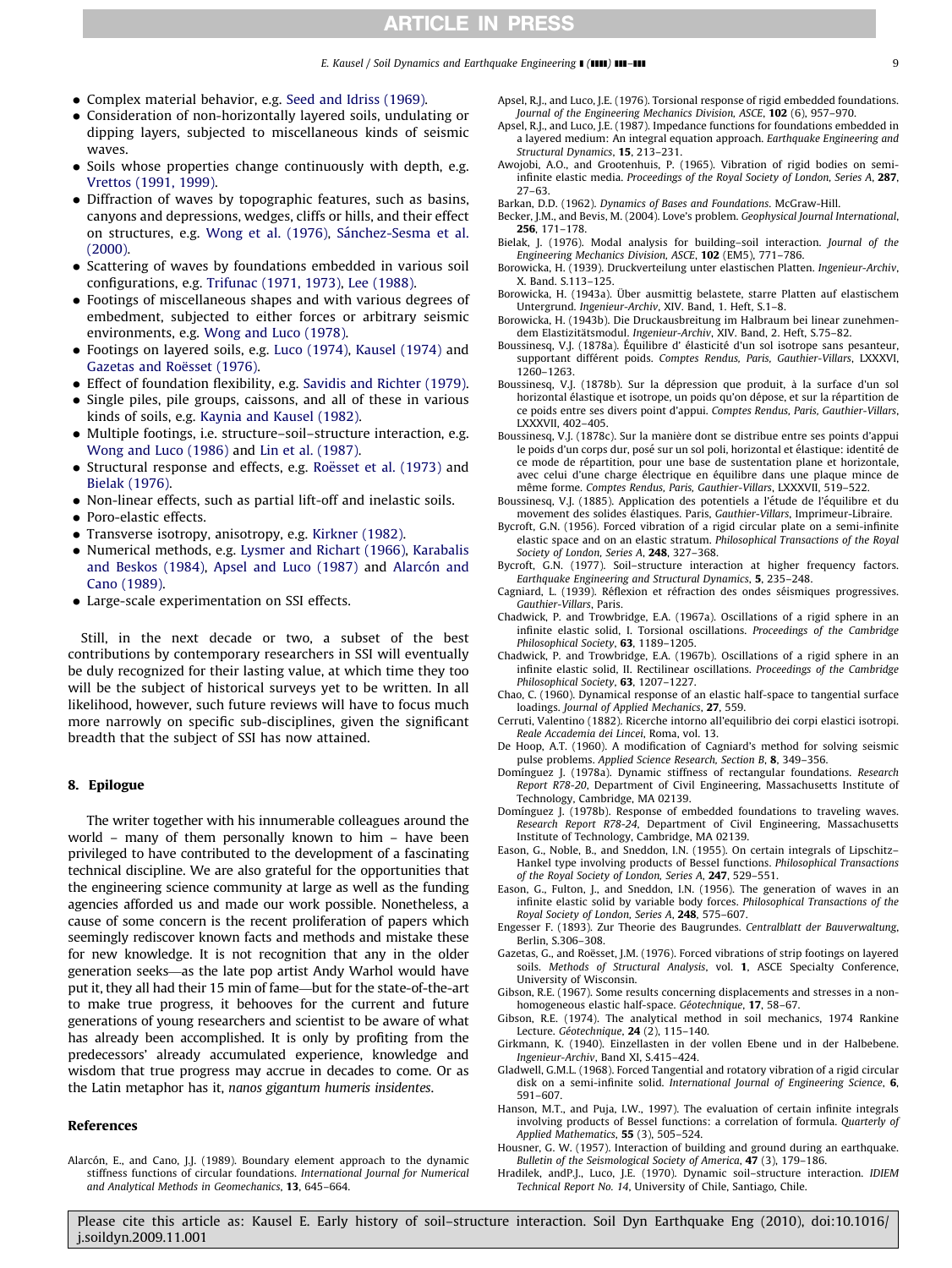ARTICLE IN PRESS

<span id="page-9-0"></span>Hruban, K. (1943). Der Spannungszustand des im Inneren beanspruchten Halbraumes. Ingenieur-Archiv, XIV. Band, 1. Heft. S.9–13.

- Iguchi, M. (1982). An approximate analysis of input motions for rigid embedded foundations. Transactions of the Architectural Institute of Japan, 315, 61–75.
- Karabalis, D.L., and Beskos, D.E. (1984). Dynamic response of 3-D rigid surface foundations by time domain boundary element method. Earthquake Engineering and Structural Dynamics, 12, 73–93.
- Kausel, E. (1974). Forced vibrations of circular foundations on layered media. MIT Research Report R74-11, Soils Publication No. 336, Department of Civil Engineering, Massachusetts Institute of Technology, Cambridge, MA 02139.
- Kausel, E., and Roësset J.M. (1974). Soil–structure interaction problems for nuclear containment structures, Electric Power and the Civil Engineer. In: Proceedings of the ASCE Power Division Conference, held in Boulder, Colorado, August 1974.
- Kausel, E. (1976). Soil–structure interaction. Soil Dynamics for Earthquake Design. International Centre for Computer-aided Design (ICCAD), Santa Margherita, Italy.
- Kausel, E., Whitman, R.V., Morray, J.P., and Elsabee, F. (1978). The spring method for embedded foundations. Nuclear Engineering and Design, 48, 377–392.
- Kausel E. (1981). An explicit solution for the green's functions for dynamic loads in layered media. MIT Research Report R81-13, Department of Civil Engineering, Massachusetts Institute of Technology, Cambridge, MA 02139.
- Kausel, E., and Peek, R. (1982). Dynamic loads in the interior of a layered stratum: an explicit solution. Bulletin of the Seismological Society of America, 72 (5), 1459–12481 (see also Errata in BSSA 79 (4), p. 1508).
- Kausel, E. (2006). Fundamental Solutions in Elastodynamics: A Compendium. Cambridge University Press, UK.
- Kausel. E. (2008). Comments on The Reissner–Sagoci problem for a transversely isotropic half-space. International Journal for Numerical and Analytical Methods in Geomechanics, 32 (11), 1427–1428.
- Kaynia, A., and Kausel, E.(1982). Dynamic behavior of pile groups. In: Proceedings of the Second International Conference on Numerical Methods in Offshore Piling, held April 1982 in Austin, Texas.
- Kirkner, D.J. (1982). Vibration of a rigid disk on a transversely isotropic half-space. International Journal for Numerical and Analytical Methods in Geomechanics, 6, 293–306.
- Lamb, H. (1904). On the propagation of tremors over the surface of an elastic solid. Philosophical Transactions of the Royal Society of London, A, 203, 1–42.
- Lee, V.W. (1988). Three-dimensional diffraction of elastic waves by a spherical cavity in an elastic half-space, I: Closed form solutions. Soil Dynamics and Earthquake Engineering, 7, (3).
- Lin, H.T., Roësset, J.M., and Tassoulas, J.L. (1987). Dynamic interaction between adjacent foundations. Earthquake Engineering and Structural Dynamics, 15, 323–343.
- Love, A.E.H (1929). The stress produced in a semi-infinite solid by pressure on part of the boundary. Philosophical Transactions of the Royal Society of London, Series A, 228, 377–420.
- Luco, J.E., and Westman, R.A. (1971). Dynamic response of circular footings. Journal of the Engineering. Mechanics Division, ASCE, 97 (EM5), 1381–1395.
- Luco J.E., and Westmann, R.A. (1972). Dynamic response of rigid footing bonded to an elastic half-space. Journal of Applied Mechanics, 39 (2) 527–534.
- Luco, J.E. (1974). Impedance functions for a rigid foundation in a layered medium. Nuclear Engineering and Design, 31, 204–217, North-Holland Publishing Company.
- Luco, J.E., and Wong, H.L. (1986). Response of hemispherical foundation embedded in half-space. Journal of Engineering Mechanics, ASCE, 112 (12), 1363–1374.
- Lysmer, J., and Richart, F.E. (1966). Dynamic response of footings to vertical loading. Journal of the Soil Mechanics and Foundations Division, ASCE, 92, SM1, 65–91.
- Marguerre, K. (1931). Druckverteilung durch eine elastische Schicht auf starrer rauer Unterlage. Ingenieur-Archiv, Band II, S108–S117.
- Marguerre, K. (1933). Spannungsverteilung und Wellenausbreitung in der kontinuierlich gestützten Platte. Ingenieur-Archiv, Band IV, S332-S353.
- Martel, R.R. (1940). Effect of foundation on earthquake motion. Civil Engineering, ASCE,10 (1), 7–10.
- Melan, E. (1932). Der Spannungszustand der durch eine Einzelkraft im Inneren beanspruchten Halbscheibe. Zeitschrift für angewandte Mathematik und Mechanik (ZAMM), Band 12, Heft 6, Dezember, S. 343–346.
- Merrit, R.G., and Housner, G.W. (1954). Effect of foundation compliance on earthquake stresses in multi-story buildings. Bulletin of the Seismological Society of America, **44** (4), 551-569.
- Mindlin, R.D. (1936). Force at a point in the interior of a semi-infinite solid. Physics, 7 (May), 195–202.
- Mindlin, R.D. (1949). Compliance of elastic bodies in contact. Journal of Applied Mechanics, ASME, 259–268.
- Mooney, H.M., (1974). Some numerical solutions for Lamb's problem. Bulletin of the Seismological Society of America, 64(2), 473–491.
- Newmark, N.M.(1969). Torsion of symmetrical buildings. In: Proceedings of the Fourth World Conference on Earthquake Engineering, Santiago, Chile.
- Parmelee, R.A. (1967). Building-foundation interaction effects. Journal of the Engineering Mechanics Division, ASCE, 93 (EM2), 131–152.
- Parmelee, R.A., Perelman, D.S., Lee, S., and Keer, L. (1968). Seismic response of structure-foundation systems. Journal of the Engineering Mechanics Division, ASCE, 94 (EM6), 1295–1315.
- Pekeris, C.L. (1955). The seismic surface pulse. Proceedings of the National Academy of Sciences, 41, 469.
- Poulos, H.G., and Davis, E.H. (1974). Elastic Solutions for Soil and Rock Mechanics. John Wiley & Sons.
- Quinlan, P.M.(1953). The elastic theory of soil dynamics. In: Symposium on Dynamic Testing of Soils, Special Technical Publication 156, ASTM, pp. 3–34.
- Reissner, E. (1936). Stationäre, axialsymmetrische, durch eine schüttelnde Masse erregte Schwingung eines homogenen elastischen Halbraum. Ingenieur-Archiv, VII (6), 381–396.
- Reissner, E. (1937). Freie und erzwungene Torsionsschwingungen des elastischen Halbraumes. Ingenieur-Archiv, VIII. Band, 4. Heft. S229–S245.
- Reissner, E., and Sagoci, H.F. (1944). Forced torsional oscillation of an elastic halfspace I. International Journal of Applied Physics,15, 652–654.
- Richart, F.E., Hall Jr., J.R., and Woods, R.D. (1970). Vibrations of Soils and Foundations. Prentice-Hall.
- Roësset, J.M., Whitman, R.V., and Dobry, R. (1973). Modal analysis of structures for foundation interaction. Journal of the Structural Division, ASCE, 99 (ST3), 399–416.
- Sagoci, H.F. (1944). Forced torsional oscillation of an elastic half-space II. International Journal of Applied Physics,15, 655–662.
- Sánchez-Sesma, F., Vai, R., Dretta, E., and Palencia, V.J. (2000). Fundamentals of elastic wave propagation for site amplifications studies: the seismic response of alluvial valleys. In: Kausel, E., Manolis, G. (Eds.), Wave Motion in Earthquake Engineering. WIT Press (Chapter I).
- Sezawa, K., and Kanai, K. (1935a). Decay in the seismic vibration of a simple or tall structure by dissipation of their energy into the ground. Bulletin of the Earthquake Research Institute, Japan, 13, 681–696.
- Sezawa, K., and Kanai, K. (1935b). Energy dissipation in seismic vibration of a framed structure. Bulletin of the Earthquake Research Institute, Japan, 13, 698-714.
- Sezawa, K., and Kanai, K. (1935c). Energy dissipation in seismic vibration of actual buildings. Bulletin of the Earthquake Research Institute, Japan, 13, 925–941.
- Sarrazín, M.A.(1970). Soil-structure interaction in earthquake resistant design. Research Report R70-59, Department of Civil Engineering, Massachusetts Institute of Technology, Cambridge, MA 02139.
- Sarrazín, M., Roësset, J.M., and Whitman, R.V. (1972). Dynamic soil-structure interaction. Journal of the Structural Division, ASCE, 98 (ST7), 1525–1544.
- Savidis, S.A., and Richter, T. (1979). Dynamic response of elastic plates on the surface of the half-space. International Journal for Numerical and Analytical Methods in Geomechanics, 3, 245–254.
- Scanlan, R.H. (1976). Seismic wave effects on soil–structure interaction. Earthquake Engineering and Structural Dynamics, 4, 379–388.
- Schleicher, F. (1926). Zur Theorie des Baugrundes. Der Bauingenieur, Heft 48, S. 931–952 & 949–952.
- Schnabel, P.G., Lysmer, J., and Seed, H.B. (1972). SHAKE. A computer program for earthquake response analysis of horizontally layered sites. Report EERC 72-12, Earthquake Engineering Research Center, University of California, Berkeley, Richmond, CA.
- Schubert, G. (1942). Zur Frage der Druckverteilung unter elastisch gelagerten Tragwerken. Ingenieur-Archiv, Band XIII, S.132–147.
- Seed, H.B., and Idriss I.M. (1969). Soil moduli and damping factors for dynamic response analyses. Report EERC 70-10, Earthquake Research Center, University of California, Berkeley.
- Seed, H.B., Whitman, R.V., and Lysmer, J., 1977. Soil–structure interaction effects in the design of nuclear power plants. In: Hall, W.J. (Ed.), Structural and Geotechnical Mechanics, a Volume Honoring Nathan M. Newmark. Prentice-Hall (Chapter 13).
- Steinbrenner, W. (1934). Tafeln zur Setzungsberechnung. Die Strasse, 1, 121–124.
- Stokes, G.G. (1849). On the dynamical theory of diffraction. Transactions of the Cambridge Philosophical Society, 9, 1–62.
- Sung, T.Y. (1953). Vibration in semi-infinite solid due to periodic surface loadings. In: Symposium on Dynamic Testing of Soils, Special Technical Publication 156, ASTM, pp. 35–54.
- Terazawa, K. (1916). On the elastic equilibrium of a semi-infinite solid. Journal of the College of Science of the Imperial University of Tokyo, 37, Art. 7, pp. 1–64.
- Thomson, W. (Lord Kelvin) (1848). On the equations of equilibrium of an elastic solid. Cambridge–Dublin Mathematical Journal3, 87–89. A reprint of this paper is included in ''Mathematical and Physical Papers by Sir William Thomson'', Collected from Different Scientific Periodicals from May 1841 to the present time, vol. I, Cambridge: At the University Press, 1882.
- Thomson, W.T., and Kobori, T. (1963). Dynamical compliance of rectangular foundations on an elastic half-space. Journal of Applied Mechanics, ASME, 30, 579–584.
- Trifunac, M.D. (1971). Surface motion of a semi-cylindrical alluvial valley for incident plane SH waves. Bulletin of the Seismological Society of America, 61 (6), 1755–1770.
- Trifunac, M.D. (1973). Scattering of plane SH waves by a semi-cylindrical canyon. Earthquake Engineering and Structural Dynamics, 1, 267–281.
- Veletsos, A.S., and Wei, Y.T. (1971). Lateral and rocking vibration of footings. Journal of the Soil Mechanics and Foundation Division, ASCE, 97, 1227–1248.
- Veletsos, A.S., and Meek, J.W. (1974). Dynamic behavior of building-foundation systems. Earthquake Engineering and Structural Dynamics, 3, 121–138.
- Veletsos, A.S., and Nair, V.V.D. (1975). Seismic interaction of structures on hysteretic foundations. Journal of the Structural Division, ASCE, 101 (ST1), 109–129.